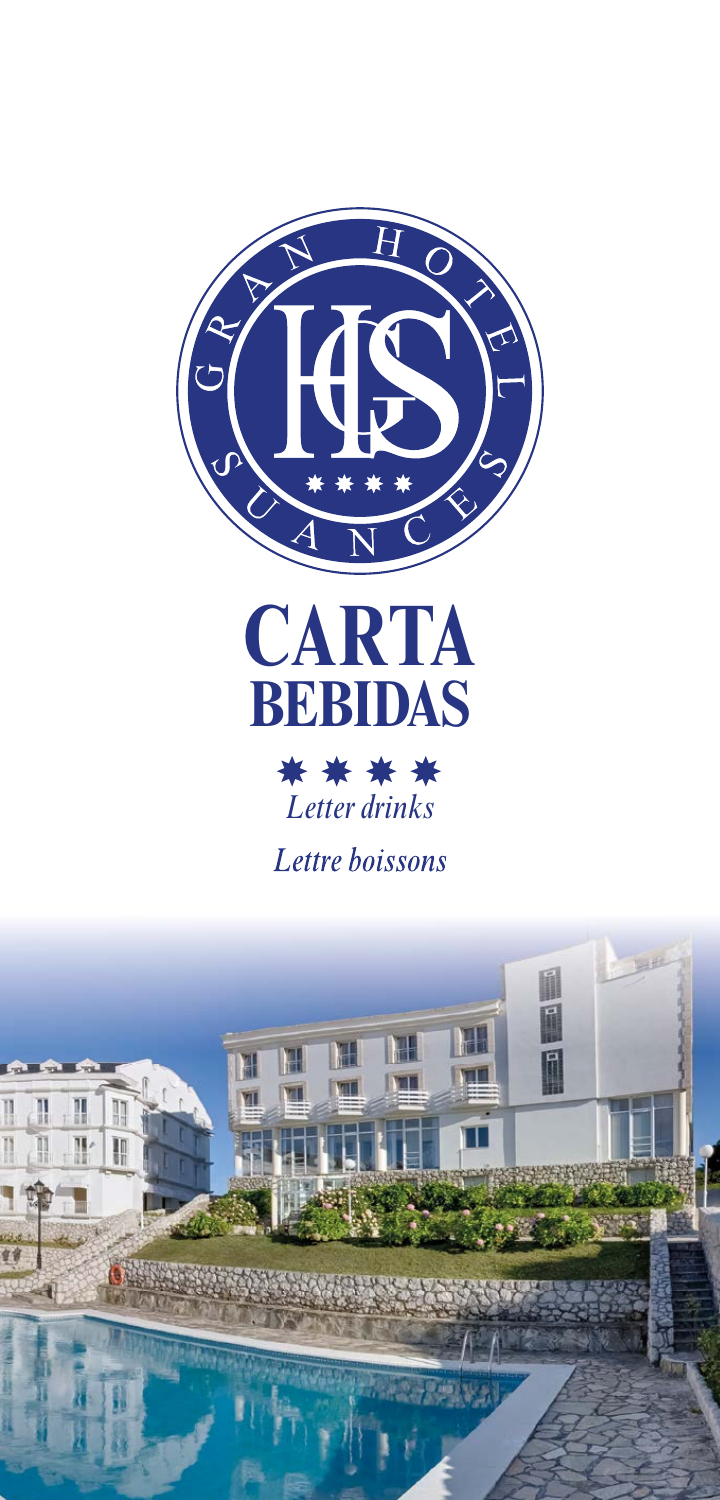

**AGUAS**



| <b>WATER</b><br>EAUX |  |
|----------------------|--|
| Agua con gas         |  |
| <b>Agua Mineral</b>  |  |
| <b>Agua Mineral</b>  |  |
| <b>Agua Mineral</b>  |  |

|  |  |  |  |  | <i>Mineral Water   Eau minérale 11 y ½</i> 2,50€ |  |
|--|--|--|--|--|--------------------------------------------------|--|
|--|--|--|--|--|--------------------------------------------------|--|

| <b>ZUMOS</b>               |
|----------------------------|
| <i><b>FRUIT JUICES</b></i> |
| <b>JUS DE FRUITS</b>       |



| Zumo de Naranja                                                                     |  |
|-------------------------------------------------------------------------------------|--|
| <b>Zumo de Naranja Natural</b><br>Natural Orange Juice / Jus d'orange pressé  4,00€ |  |
| <b>Zumo de Piña</b>                                                                 |  |
| <b>Zumo de Melocoton</b>                                                            |  |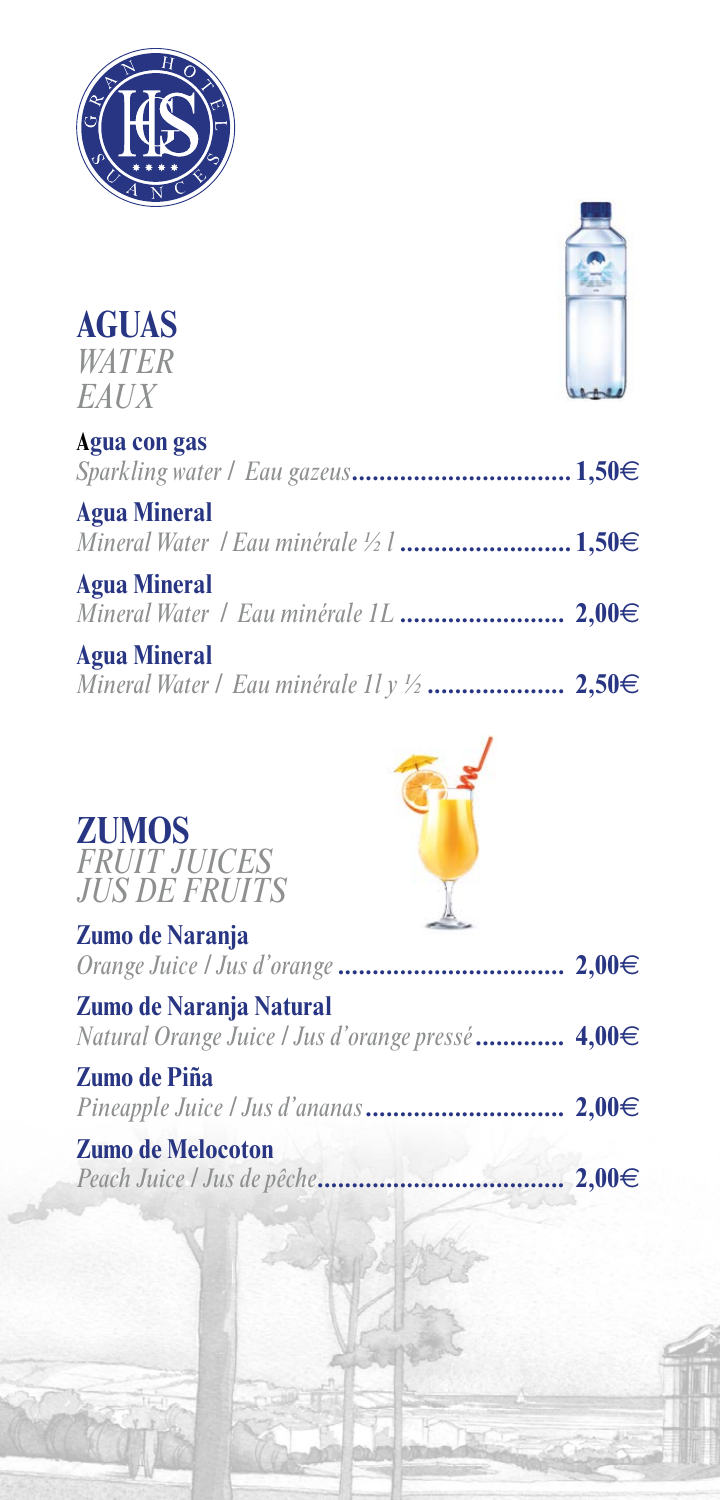





| Naranja       |  |
|---------------|--|
| Limón         |  |
| <b>Tónica</b> |  |





| <b>Botellin</b>                                                            |  |
|----------------------------------------------------------------------------|--|
| <b>Barril</b>                                                              |  |
| <b>Cerveza sin Alcohol</b><br>Non Alcoholic Beer / Bière sans alcool 2,50€ |  |
|                                                                            |  |